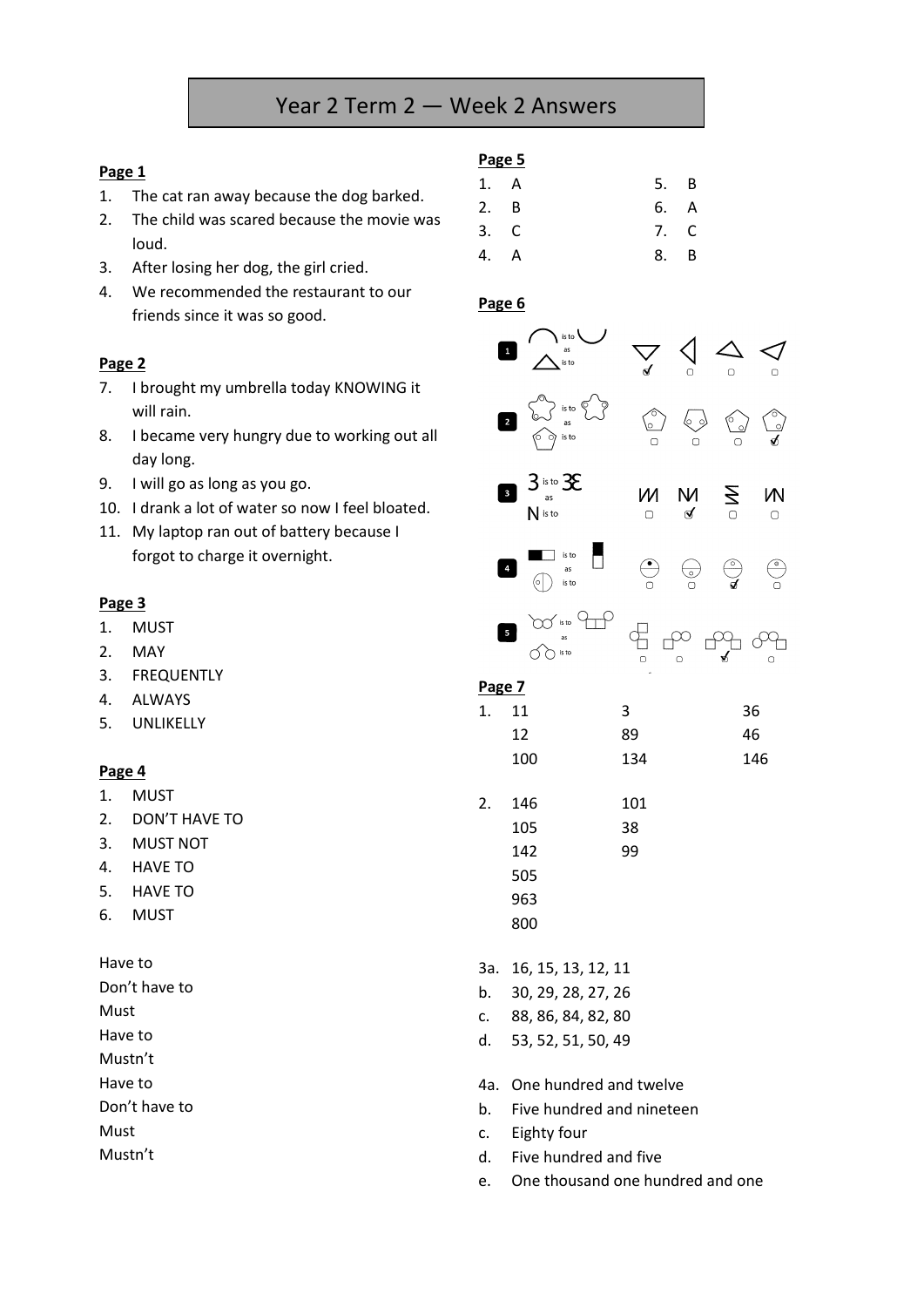# **Page 8** 1. 12 45 0 14 36 40 70 24 2. 40 250 240 200 0 600 3. 2 4 4 3 6 8 4. 20 30 0 36 50 80 84 28 800 900 900 800

- 5. 32
- 6. 40
- 7. 150
- 8. 40
- 9. 180

#### **Page 9**

| A. | Regular Pentagon P: 10 cm |          |
|----|---------------------------|----------|
|    | B. Regular Octagon        | P: 8 cm  |
|    | C. Regular Hexagon        | P: 18 cm |

# **Page 10**

| A. square 8 cm                       | B. triangle 7.5 cm |
|--------------------------------------|--------------------|
| C. rectangle 10 cm D. diamond 9.2 cm |                    |
| E. trapezium 8.5 cm F. rhombus 7 cm  |                    |

7cm, 7.5cm, 8cm, 8.5cm, 9.2cm, 10cm

# **Page 11**

True, True, True, True, True, True

- Red: microwave, light bulb, cooking pot, fireplace, volcano
- Blue: air conditioner, fridge, ice berg, skiing, cold drink

# **Page 12**



**Page 13**



The balloon with the longest string: 7 Total of all the numbers: 69

|--|

| 1. $22^{\circ}c$  | 6. $47^{\circ}$ c |
|-------------------|-------------------|
| 2. $10^{\circ}$ c | 7. $2^{\circ}$ c  |
| 3. $41^{\circ}c$  | 8. $26^{\circ}c$  |
| 4. 12°c           | 9. $9^{\circ}c$   |
| 5. 68°c           | 10. $14^{\circ}c$ |

| Sunday    | $20^{\circ}c$  |
|-----------|----------------|
| Monday    | 40°c           |
| Tuesday   | 68°c           |
| Wednesday | $54^{\circ}$ c |
| Thursday  | 36°c           |
| Friday    | $34^\circ c$   |
| Saturday  | $22^{\circ}$ c |

| 1. | Tuesday |  | Wednesday |
|----|---------|--|-----------|
|----|---------|--|-----------|

- 
- 3. Monday 4. Thursday
	-
- 7. Sunday
- 5. Friday 6. Saturday
	-